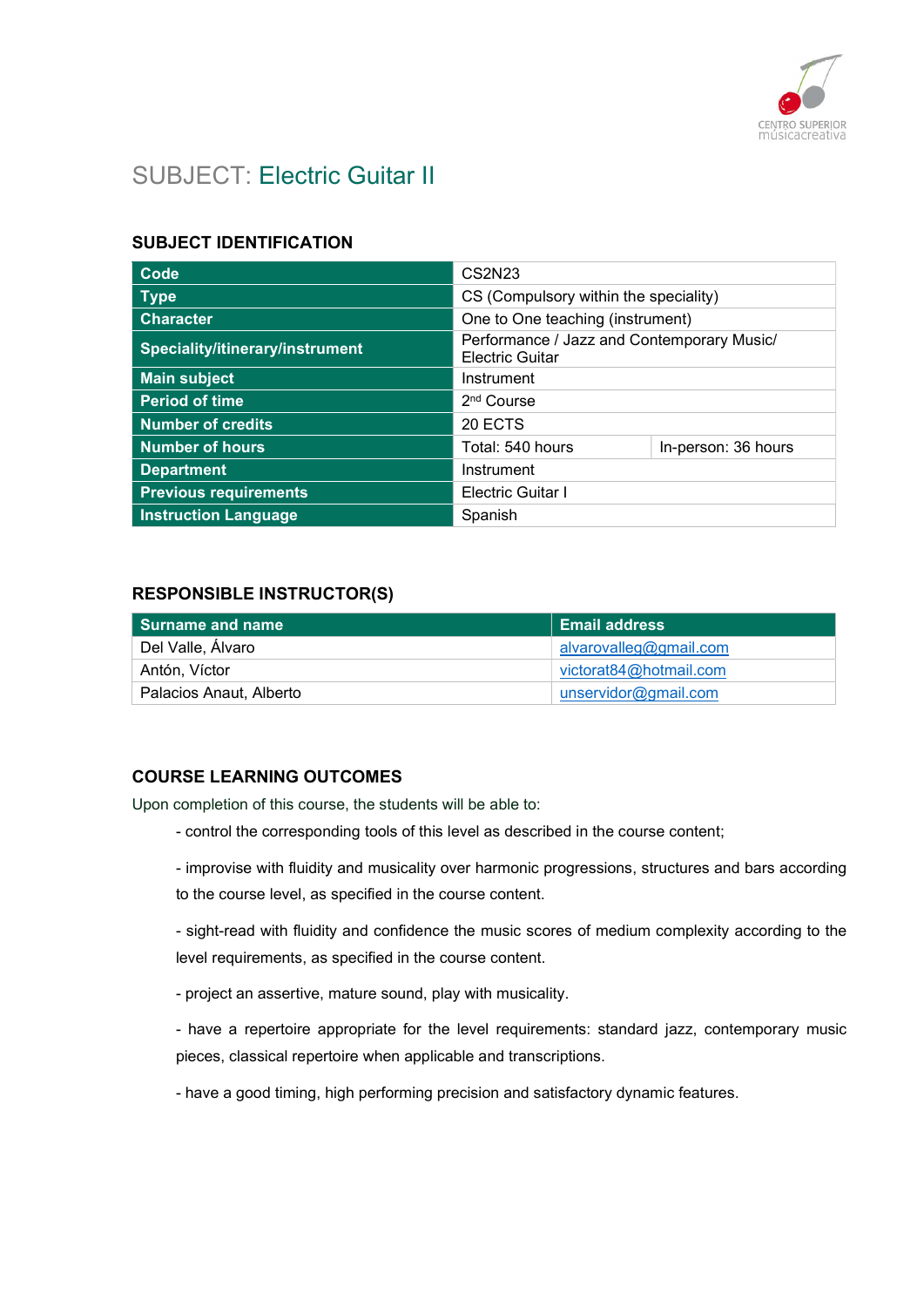

# COURSE CONTENT

| <b>Thematic block</b>                   | <b>Themes/ repertoire</b>                                                                                                                  |  |  |
|-----------------------------------------|--------------------------------------------------------------------------------------------------------------------------------------------|--|--|
|                                         | Theme 1. Modes of the major scales                                                                                                         |  |  |
| I. Scales                               | Theme 2. Chord scales: lidiab7, mixolidiab13, mixolidiab9b13, altered                                                                      |  |  |
|                                         | Theme 3. Intervallic exercises in all the studied scales: $3^{rd}$ , $4^{th}$ , $5^{th}$ , $6^{th}$ ,<br>7 <sup>th</sup> , 8 <sup>th</sup> |  |  |
|                                         | Theme 1. Triads: major, minor, augmented, diminished, sus4, majb5<br>(open voicing, any inversion)                                         |  |  |
| II. Chords                              | Theme 2. Four-part chords: maj7, min7, min6, min7b5; °7, 7, 7 sus4,<br>voicings drop 2, all the inversions.                                |  |  |
|                                         | Theme 3. 4-part chords: maj7, min7, min6, 7, min7b5, 7sus4, °7 -<br>drop 3 voicings, all the inversions.                                   |  |  |
|                                         | Theme 1. Triads (all the inversions): major, minor, augmented,<br>diminished, sus4                                                         |  |  |
| III. Arpeggios                          | Theme 2. 4-part chords: maj7, m7, m7b5, dim7, 7, 7sus4, m6 in two<br>octaves in 8th notes. Minimum quarter note = 120 bpm.                 |  |  |
|                                         | Theme 3. Arpeggios sequences by circles of fifths, descending.                                                                             |  |  |
| <b>IV. Basic harmonic</b>               | Theme 1. Minor and major cliché lines; I VI II V in major and minor keys<br>with Drop2 y voice conduction (all the keys).                  |  |  |
| progressions                            | Theme 2. Jazz blues, rhythm changes with the correct voice<br>conduction.                                                                  |  |  |
|                                         | Theme 1. Technical studies performance: melodic resources,<br>comping.                                                                     |  |  |
| V. Repertoire<br>performance            | Theme 2. Standards performance, bebop, contemporary music<br>pieces.                                                                       |  |  |
|                                         | Theme 3. Performance of melodies/solo transcriptions                                                                                       |  |  |
|                                         | Theme 4. Preparation of the final recital                                                                                                  |  |  |
|                                         | Theme 1. Melodic improvisation. Resources to alter dominant chords                                                                         |  |  |
|                                         | Theme 2. Turnarounds                                                                                                                       |  |  |
| VI. Melodic resources,<br>improvisation | Theme 3. Blues structure and phrasing: Parker Blues                                                                                        |  |  |
|                                         | Theme 4. Rhythm Changes                                                                                                                    |  |  |
|                                         | Theme 5: Chromatic approximations                                                                                                          |  |  |
| <b>VII. Reading</b>                     | Melodic harmonic and rhythmic reading sight-reading practice.                                                                              |  |  |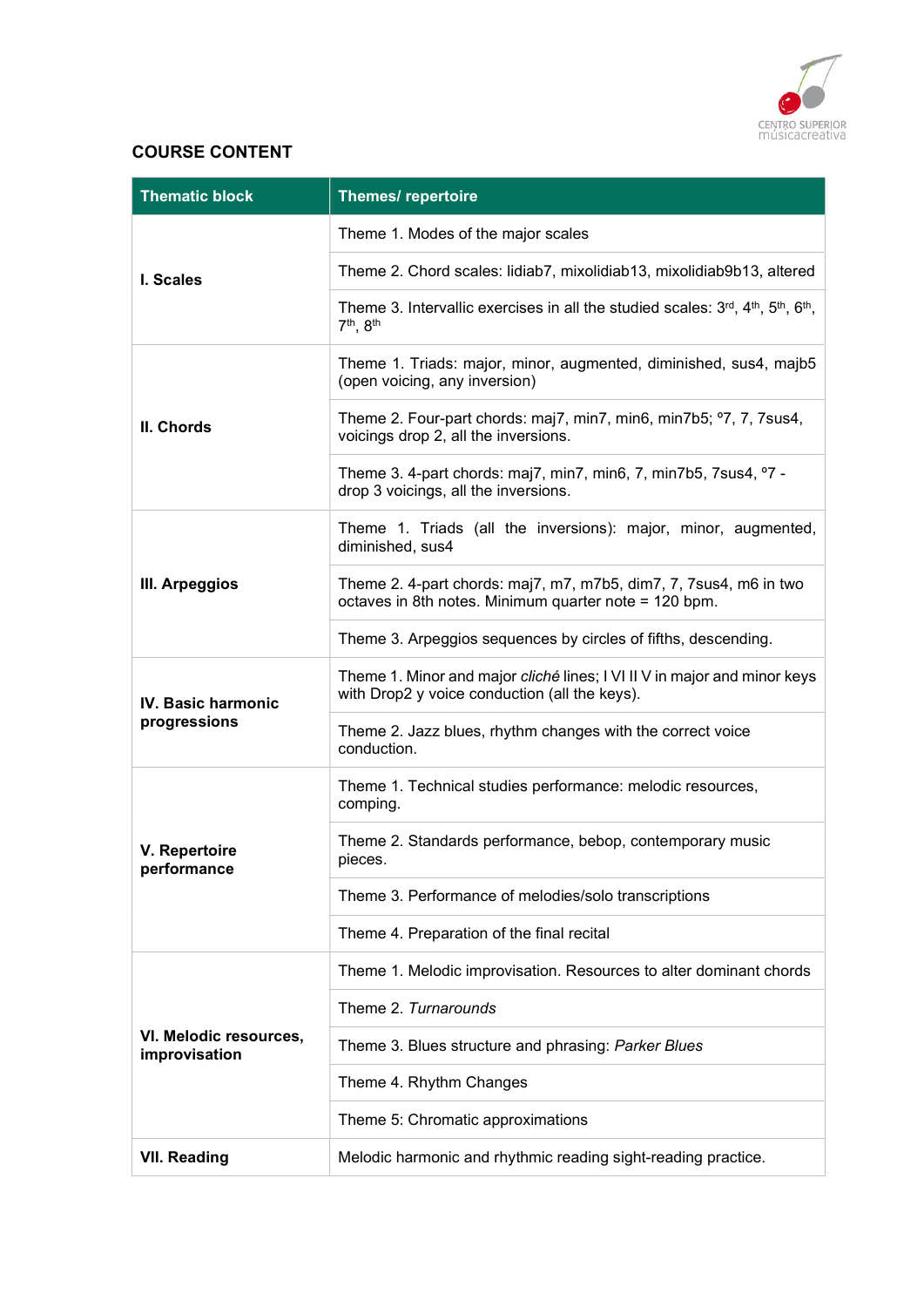

|                                                        | Theme 1: Relation between scale and chord when playing and<br>singing. |
|--------------------------------------------------------|------------------------------------------------------------------------|
| <b>VIII. Ear training applied</b><br>to the instrument | Theme 2: Transcriptions                                                |
|                                                        | Theme 3: Harmonic progressions intervallic memorization                |
|                                                        | Theme 1: Study of pieces in chord melody                               |
| IX. Chord Melody                                       | Theme 2: Re-harmonization                                              |
|                                                        | Theme 1: Articulation: Legato, basic sweep picking. Rubato             |
|                                                        | Theme 2: Acoustic sound                                                |
| X. Concepts                                            | Theme 3: Electric sound: amplifier, effect chain y pedals              |
|                                                        | Theme 4: Transcribe other instruments.                                 |

### STUDENT´S STUDY HOURS PLANNING

| <b>Activity type</b>                                           | <b>Total hours</b> |  |
|----------------------------------------------------------------|--------------------|--|
| <b>Theoretic activities</b>                                    | 5 hours            |  |
| <b>Practice activities</b>                                     | 25 hours           |  |
| Other training mandatory activities (seminars, workshops etc.) | 4 hours            |  |
| <b>Test taking</b>                                             | 2 hours            |  |
| <b>Student self-study hours</b>                                | 484 hours          |  |
| <b>Practice preparation</b>                                    | 20 hours           |  |
| Total of student working hours                                 | 36+504=540 hours   |  |

### **METHODOLOGY**

 $\overline{\phantom{a}}$ 

| <b>Theoretical activities</b>                                                | Theoretical/conceptual explanations and analysis of different<br>examples coming from all the most relevant music styles.                                                            |
|------------------------------------------------------------------------------|--------------------------------------------------------------------------------------------------------------------------------------------------------------------------------------|
| <b>Practical activities</b>                                                  | Practical application of what has been studied in class through<br>transcriptions, group intonation, performance with instrument,<br>sight-reading, rhythms and melodies composition |
| <b>Other training mandatory</b><br>activities (workshops,<br>seminars, etc.) | Thematic sessions with visiting professors                                                                                                                                           |

# CALIFICATION CRITERIA AND TOOLS

۰

| $\mid$ Theoretical activities $\mid$ | Participation: The students must actively participate in class, |  |  |  |  |
|--------------------------------------|-----------------------------------------------------------------|--|--|--|--|
|                                      | proving interest and/or understanding of the content covered.   |  |  |  |  |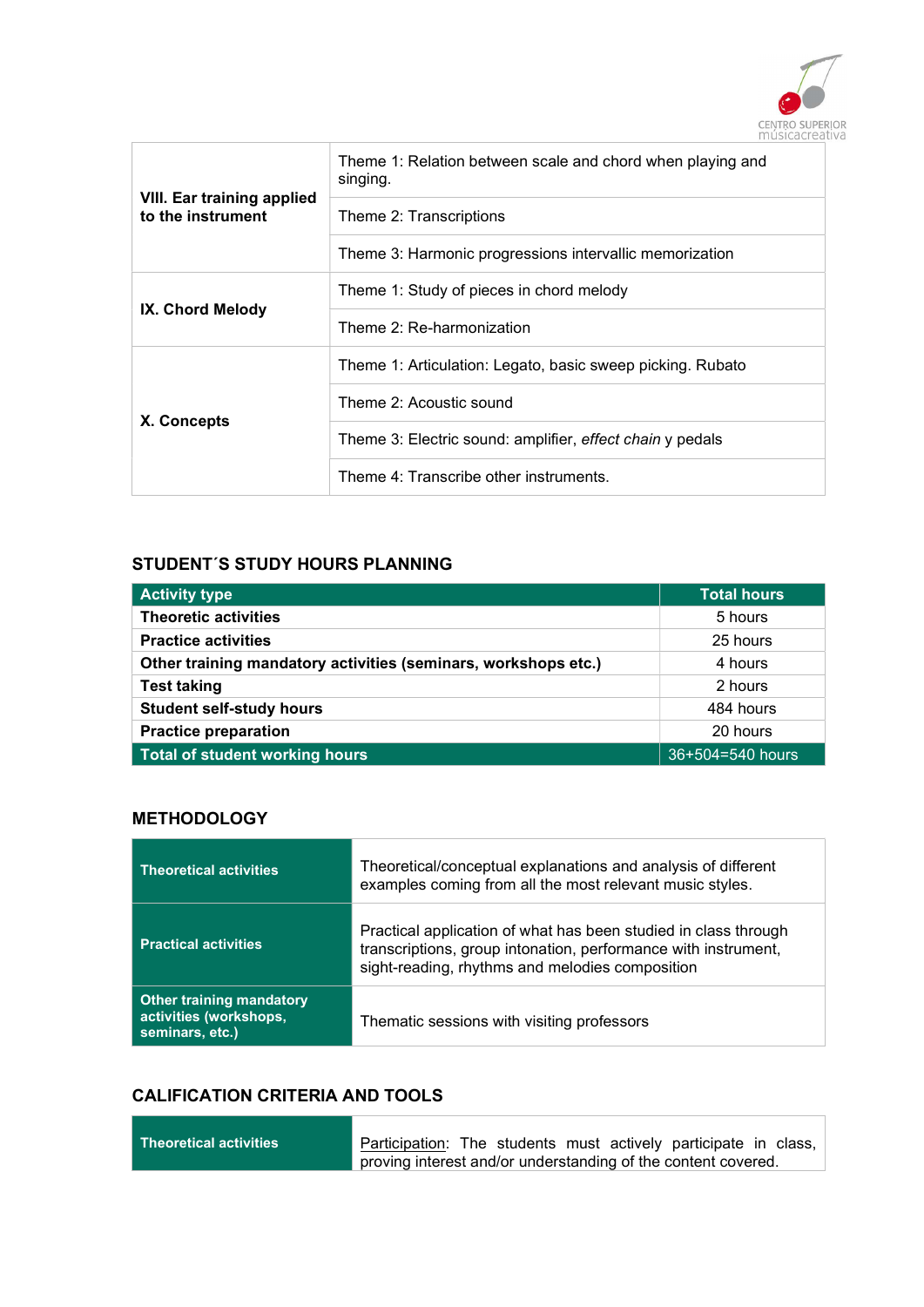

|                                                                                 | $\Box \Box \Box \Box \Box \Box \Box \Box \Box \Box$                                                                                                                                                                                                                                                                                                                |
|---------------------------------------------------------------------------------|--------------------------------------------------------------------------------------------------------------------------------------------------------------------------------------------------------------------------------------------------------------------------------------------------------------------------------------------------------------------|
|                                                                                 | Continuous evaluation: The students must fulfil the requested<br>assignments during the whole academic course, proving research<br>ability and practice synthesis skills concerning theoretical concepts<br>in performance.                                                                                                                                        |
| <b>Practical activities</b>                                                     | Participation: The students must actively participate in class,<br>proving interest and/or understanding of the content covered.<br>Continuous evaluation: The students must fulfil the requested<br>practical assignments during the whole academic course based on<br>to team-work dynamics and also prove writing and oral skills,<br>beside performing skills. |
|                                                                                 | Performance exams: The students must take at least two exams<br>during the academic course in order to show the practical skills<br>acquired and the practical assimilation of the course contents,<br>following the tests instructions.                                                                                                                           |
| <b>Other educational mandatory</b><br>activities (workshops,<br>seminars, etc.) | Participation: The students must actively participate in the different<br>relevant events as considered by the instructor or by the<br>coordinators.                                                                                                                                                                                                               |

# EVALUATION CRITERIA

| <b>Theoretical activities</b>                                                   | To apply to the performance in a reasoned way, a conceptual/<br>theoretical framework and analyse consequently examples of the<br>most relevant music styles and the personal performing techniques                                            |
|---------------------------------------------------------------------------------|------------------------------------------------------------------------------------------------------------------------------------------------------------------------------------------------------------------------------------------------|
| <b>Practical activities</b>                                                     | To prove technical and performing skills through performing tests,<br>technical, reading at first sight and improvisation exercises that will<br>allow the identification of problematics and the improvement and<br>development of new tools. |
| <b>Other mandatory training</b><br>activities (workshops, seminars,<br>$etc.$ ) | To attend and participate in the relevant Events for their education<br>(Meet the artists sessions, invited professors sessions, concerts<br>and rehearsals)                                                                                   |

# GRADE DETERMINATION SYSTEM

# Grade determination system in continuous assessment

|                       | Grade percentage |
|-----------------------|------------------|
| Continuous assessment | 20%              |
| Mid-term exam         | 30%              |
| Final exam            | 50%              |
| Total                 | 100%             |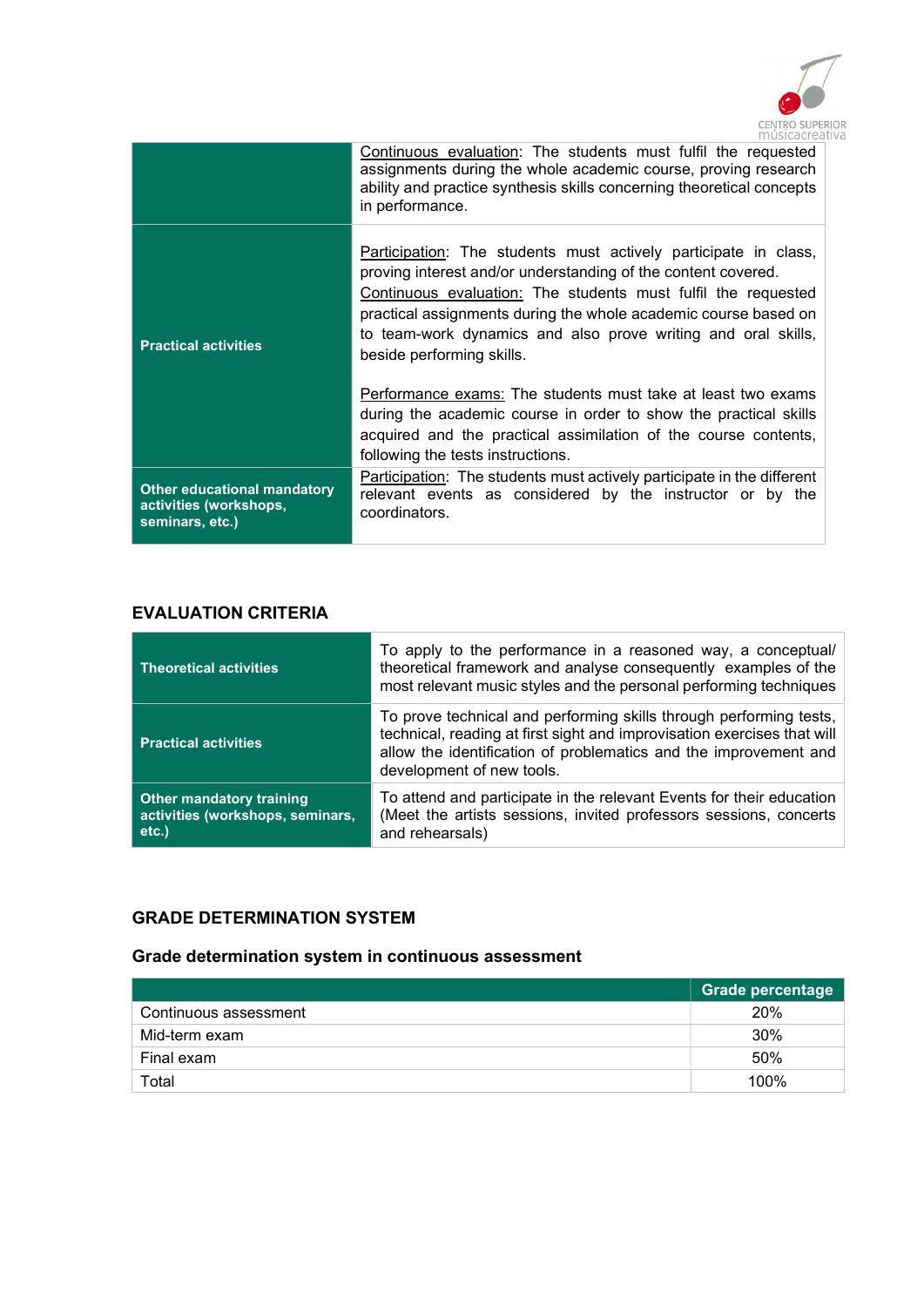

### Grade determination system in cases of loss of continuous assessment right

|                        | Grade percentage |
|------------------------|------------------|
| Final exam             | 80%              |
| $\tau$ <sub>otal</sub> | 80%              |

#### Grade determination system for the extraordinary assessment call

|             | <b>Grade percentage</b> |
|-------------|-------------------------|
| Retake exam | 100%                    |
| Total       | 100%                    |

#### Grade determination system for students with disabilities

In principle, the grade determination system for students with disabilities will be carried out following the criteria set for the rest of the students, ensuring equal opportunities and conditions for all the students. However, if necessary, the instructor in charge will take into account the type of disability of the concerned student. Should the situation apply, the assessment conditions will be adapted in accordance to the limitations of the corresponding disability.

These considerations will be established once the concerned student enrols in the corresponding courses. For the official records, the student and/or the student representative will be requested to present the corresponding disability report for the official accreditation.

|                       | <b>Grade percentage</b> |
|-----------------------|-------------------------|
| Continuous evaluation | 20%                     |
| Mid-term exam         | 30%                     |
| Final exam            | 50%                     |
| Total                 | 100%                    |

### RESOURCES AND BIBLIOGRAPHY

### Campus online https://musicacreativa.classlife.education/

#### Bibliography

| <b>Title</b>     | A Modern Method for Guitar vol I, II |
|------------------|--------------------------------------|
| <b>Author</b>    | <b>William Leavitt</b>               |
| <b>Publisher</b> | <b>Berklee Press</b>                 |
|                  |                                      |
| <b>Title</b>     | Advanced Reading studies for guitar  |
| <b>Author</b>    | <b>William Leavitt</b>               |
| <b>Publisher</b> | <b>Berklee Press</b>                 |
|                  |                                      |
| <b>Title</b>     | Melodic Rhythm for guitar            |
| <b>Author</b>    | <b>William Leavitt</b>               |
| <b>Publisher</b> | <b>Berklee Press</b>                 |
|                  |                                      |
| <b>Title</b>     | The Advancing Guitarist              |
| <b>Author</b>    | <b>Mick Goodrick</b>                 |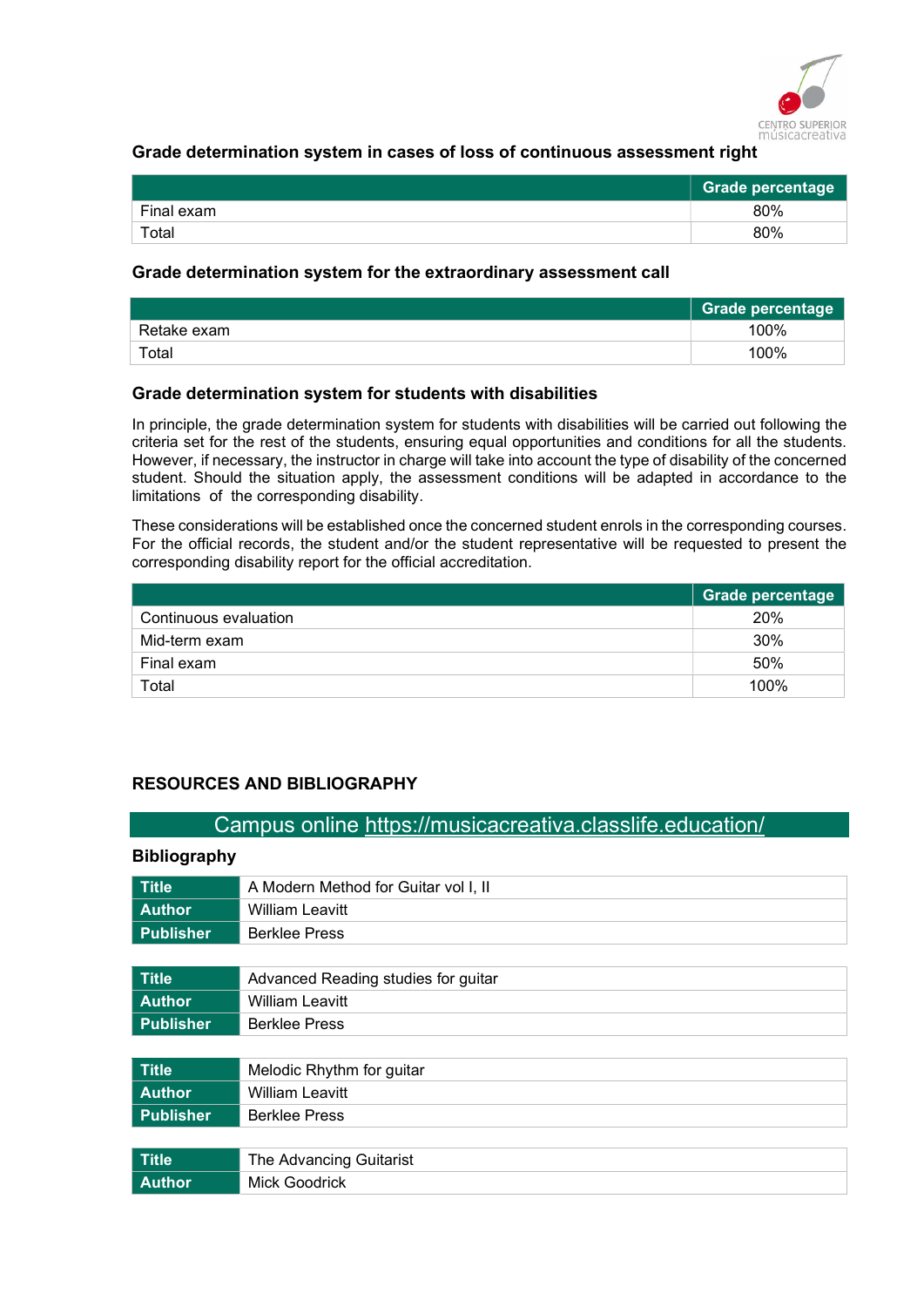

| Publisher        | <b>Advance Music</b>                                 |
|------------------|------------------------------------------------------|
|                  |                                                      |
| <b>Title</b>     | Drop2 Concept for Guitar                             |
| <b>Author</b>    | Charles Chapman                                      |
| <b>Publisher</b> | Mel Bay                                              |
| <b>Title</b>     | Mel Bay's Complete Book of Harmony, Theory & Voicing |
| <b>Author</b>    | <b>Bret Willmott</b>                                 |
| <b>Publisher</b> | Mel Bay                                              |
|                  |                                                      |
| <b>Title</b>     | Daily Excercices in Minor keys                       |
| <b>Author</b>    | <b>Barry Galbraith</b>                               |
| <b>Publisher</b> | Jamey Aebersold Jazz                                 |
|                  |                                                      |
| <b>Title</b>     | Charlie Parker's Omnibook                            |
| <b>Author</b>    | Trascripciones                                       |
| <b>Publisher</b> | <b>Hal Leonard</b>                                   |
| <b>Title</b>     | John Coltrane Omnibook                               |
| <b>Author</b>    |                                                      |
|                  | Transcripciones                                      |
| <b>Publisher</b> | <b>Hal Leonard</b>                                   |
|                  |                                                      |
| <b>Title</b>     | 14 Jazz & Funk Etudes                                |
| <b>Author</b>    | <b>Bob Mintzer</b>                                   |
| <b>Publisher</b> | <b>Warner Bros</b>                                   |
| <b>Title</b>     | <b>Thelonious Monk</b>                               |
| <b>Author</b>    | Fake Book                                            |
| <b>Publisher</b> | <b>Hal Leonard</b>                                   |
|                  |                                                      |
| <b>Title</b>     | Inside Improvisation Series: vol I, II y III         |
| <b>Author</b>    | Jerry Bergonzi                                       |
| <b>Publisher</b> | <b>Advance Music</b>                                 |

# Complementary bibliography

| <b>Title</b>     | Polyrhythm: the musician's guide |  |
|------------------|----------------------------------|--|
| <b>Author</b>    | Peter Magadini                   |  |
| <b>Publisher</b> | Hal Leonard                      |  |
|                  |                                  |  |
| <b>Title</b>     | Jazz Guitar Chord System         |  |
| <b>Author</b>    | Scott Henderson                  |  |
| <b>Publisher</b> | MI                               |  |
|                  |                                  |  |
| <b>Title</b>     | Joe Pass Omnibook                |  |